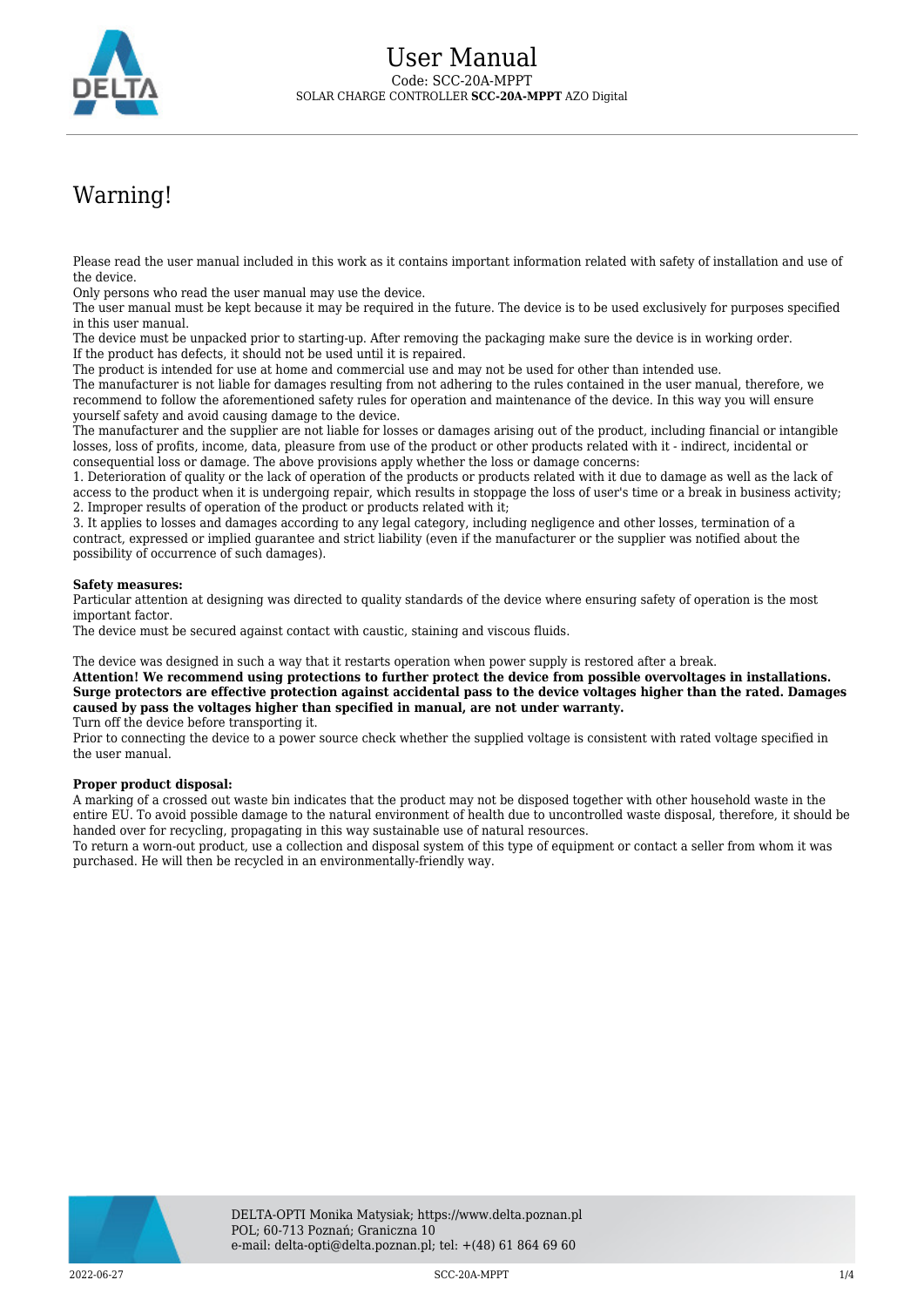

Solar panels are a clean and ecological source of electricity. Obtaining this energy, however, poses a number of challenges for device designers. The amount of energy produced by the panel is strongly dependent on the angle of incidence and the intensity of the light falling on the surface of the cells. This, in turn, leads to unstable power supply parameters at the output, as even shading a small part of the panel may drastically reduce the efficiency.

The optimal solution to the above-mentioned problems is the use of a set consisting of a solar panel, a battery and a charge controller. Such a set allows to ensure constant parameters of power supply to receivers, and also to store energy produced excessively for later use.

The SCC-20A-MPPT solar charge controller allows you to connect panels connected to each other both in series and in parallel remembering not to exceed the permissible values of current and voltage at the input of the device.

The MPPT (Maximum Power Point Tracking) Controllers ensure the optimal level of use of electricity generated by the solar panel. Thanks to the technology that allows to track the maximum power point of the panel, MPPT devices charge the batteries faster and more efficiently than cheaper PWM controllers. In addition, the MPPT controllers are much better in worse lighting conditions (e.g. in the morning, in the evening, or when part of the panel is temporarily shaded).

**Attention!** Solar controllers are adapted to work with solar panels. Do not use them with any other power source.



| Regulation Type:          | <b>MPPT</b>                                                                                                                                                                                                                                                                        |
|---------------------------|------------------------------------------------------------------------------------------------------------------------------------------------------------------------------------------------------------------------------------------------------------------------------------|
| Rated voltage:            | 12/24V                                                                                                                                                                                                                                                                             |
| Rated current:            | 20A                                                                                                                                                                                                                                                                                |
| Permitted voltage range:  | • 10  40 V for 12 V battery - The range of the highest operating voltage of a set of<br>panels connected to one input of the controller<br>• 20  65 V for 24 V battery - The range of the highest operating voltage of a set of<br>panels connected to one input of the controller |
| Output voltage:           | Equal to the voltage at the battery terminals                                                                                                                                                                                                                                      |
| Battery charging current: | max. 20 A                                                                                                                                                                                                                                                                          |
| Load Current:             | max. 20 A                                                                                                                                                                                                                                                                          |
| Main features:            | • The device is designed to charge AGM, gel and LiFePO <sub>4</sub> batteries,<br>• LED diodes indicating the device operation status                                                                                                                                              |
| Weight:                   | $0.79$ kg                                                                                                                                                                                                                                                                          |
| Dimensions:               | 171 x 127 x 73 mm                                                                                                                                                                                                                                                                  |
| Manufacturer / Brand:     | AZO Digital                                                                                                                                                                                                                                                                        |
| Guarantee:                | 2 years                                                                                                                                                                                                                                                                            |

Front view:



2022-06-27 SCC-20A-MPPT 2/4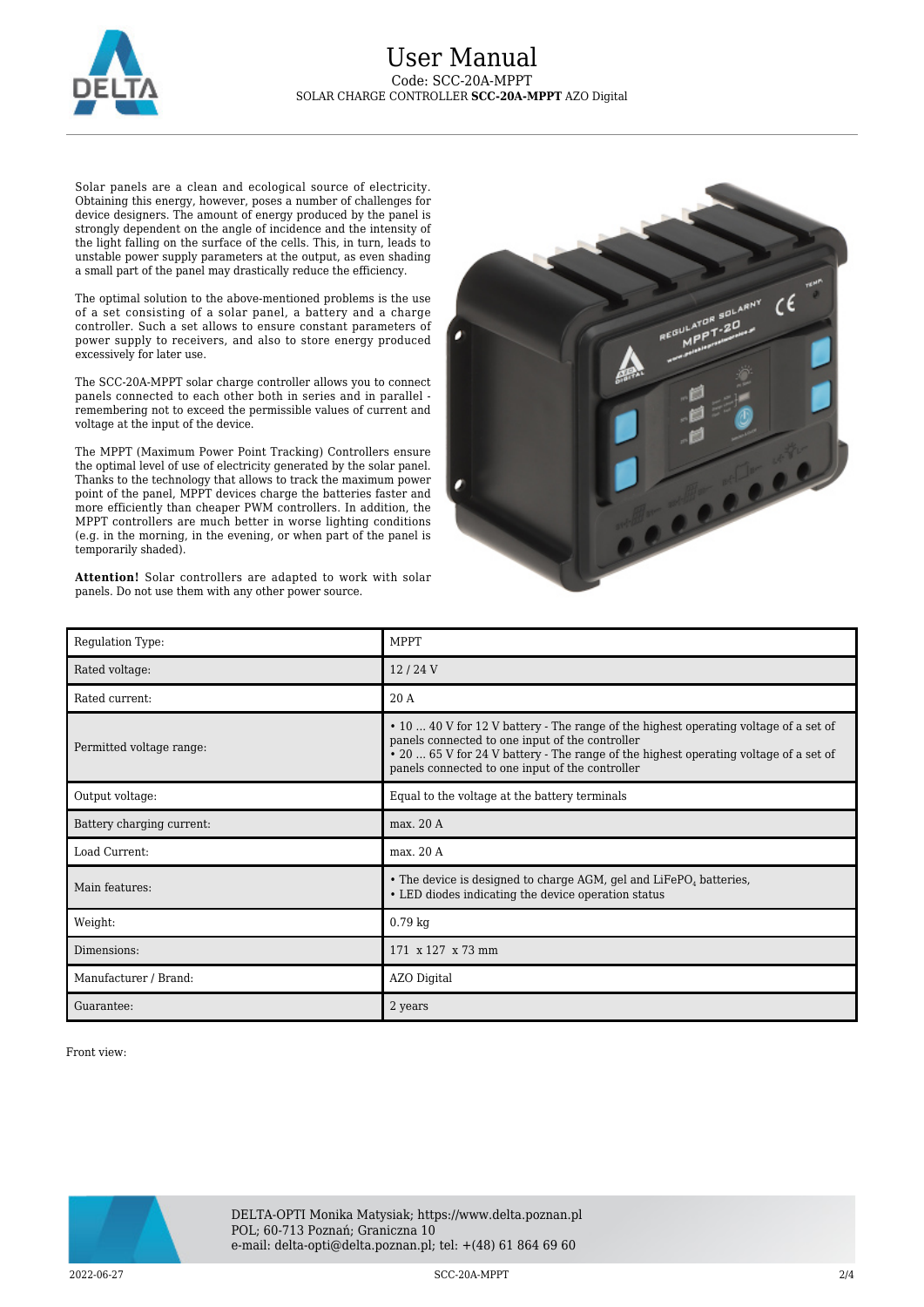



Rear view:





DELTA-OPTI Monika Matysiak; https://www.delta.poznan.pl POL; 60-713 Poznań; Graniczna 10 e-mail: delta-opti@delta.poznan.pl; tel: +(48) 61 864 69 60

2022-06-27 SCC-20A-MPPT 3/4